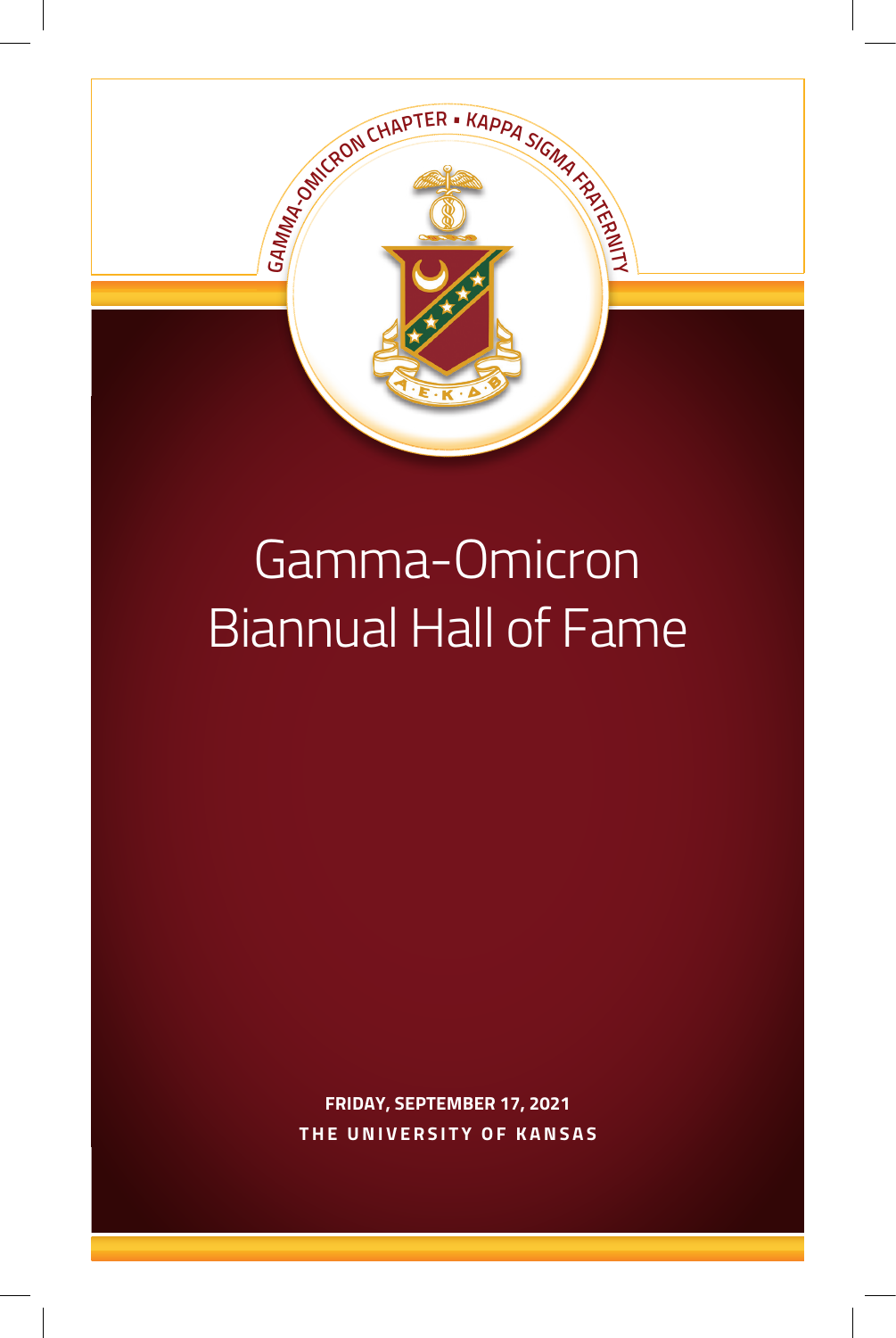### **TO THE 1 HALL OF FAME AWARDS BANQUET** Welcome<br>GAMMA-O

The biannual Gamma-Omicron Chapter Hall of Fame Award is presented by the Gamma-Omicron Chapter of Kappa Sigma Fraternity on Friday, September 17th, 2021



### **HALL OF FAME AWARDS BANQUET**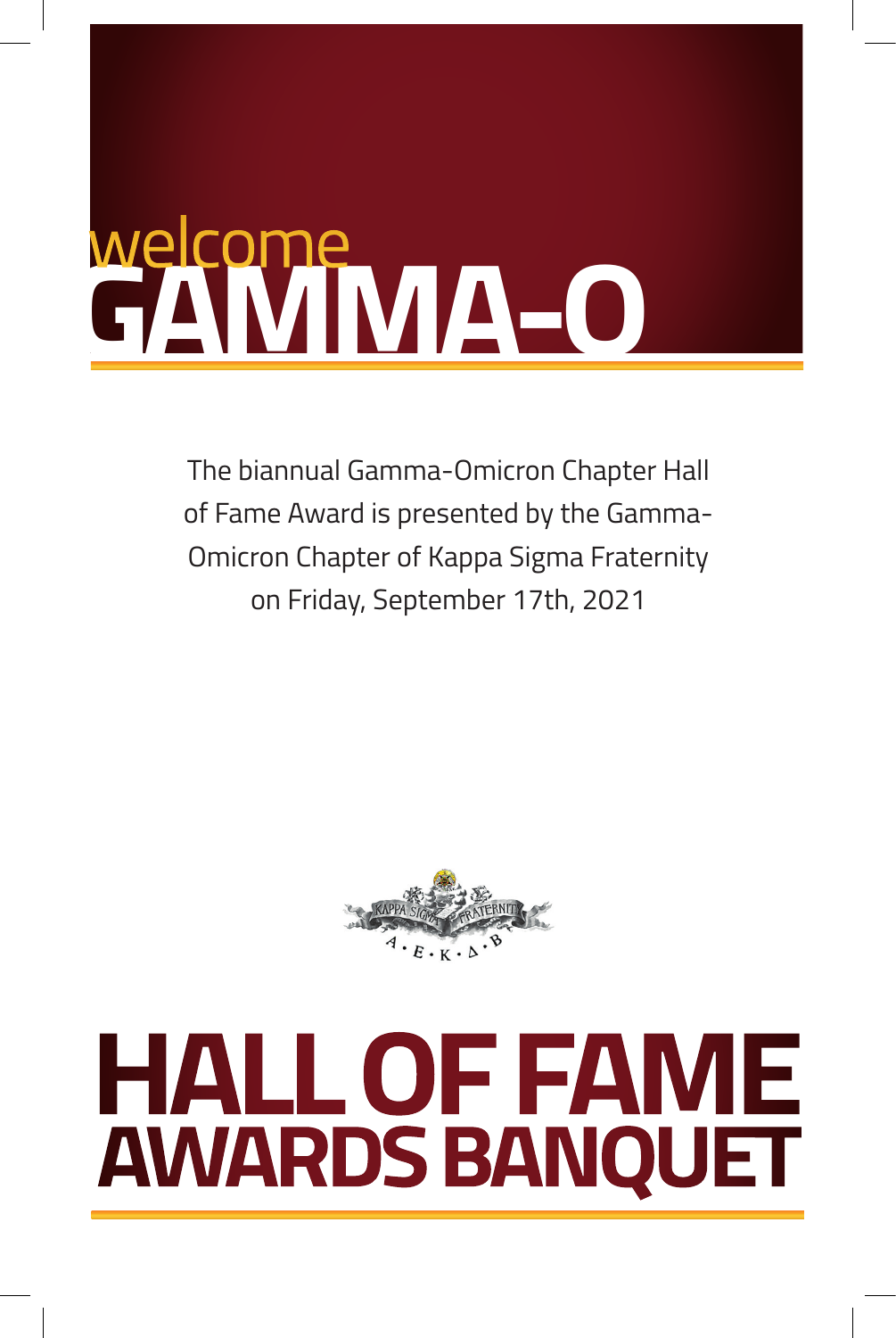

### **WELCOME MASTER OF CEREMONIES**

Nick Lombardi '03, House Corporation President

### **INVOCATION & MOMENT OF SILENCE**

Dylan Vanatta '19, GMC

### **DINNER**

### **STATE OF THE CHAPTER**

Mason Barrett '19, GMC

### **HALL OF FAME PRESENTATION**

Cory Sims '04, Alumnus Advisor

### **HOUSING CORP UPDATE**

Nick Lombardi '03

### **GOOD OF THE ORDER**

Nick Lombardi '03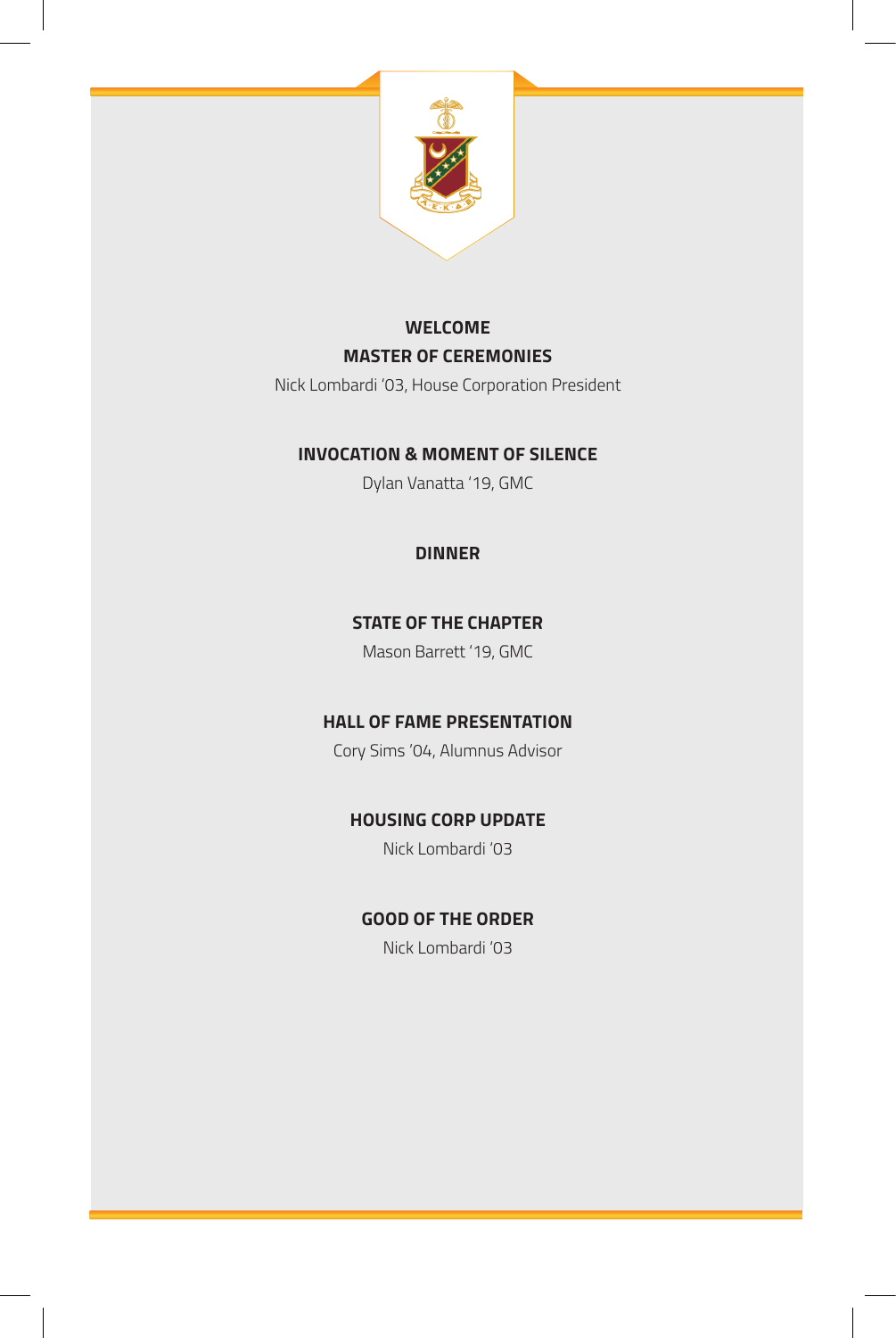# **HALL OF FAMILY**

### **GAMMA-OMICRON CHAPTER HALL OF FAME 2021 INDUCTEES**

**James Wilson '67 David Steen '68**

**Michael Helbert '70 Robert Chestnut '80**

### **PAST INDUCTEES**

### **Kappa Sigma Fraternity Man of the Year**

**2020:** HON Robert J. Dole '42, Gamma-Omicron Alumnus, former US Senator

**2007:** Alan Mulally '64: Gamma-Omicron Alumnus, CEO of Ford Motor Company

**1994:** Bob Eaton '59: Gamma-Omicron Alumnus, former CEO of Chrysler Motor Company

**1970:** HON Robert J. Dole '42, Gamma-Omicron Alumnus, former US Senator; William M. Cox, Sr. '61; William M. Corum '63; Warren Denny '63

### **Chapter Man of the Year**

- **2020** Andrew Klimiuk '18
- **2019** Peter McNeal '15
- **2018** De'Riece Burse '17
- **2017** Jack Clifford '14
- **2014** Patrick Begley '10
- **2013** Dustan Boleski '09
- **2012** Cory Bell '08
- **2011** Brad Harrison '07
- **2010** Andy Whitehead '06
- **2009** Mitch Plummer '06
- **2008** Brian Harrison '05
- **2007** Cory Sims '04

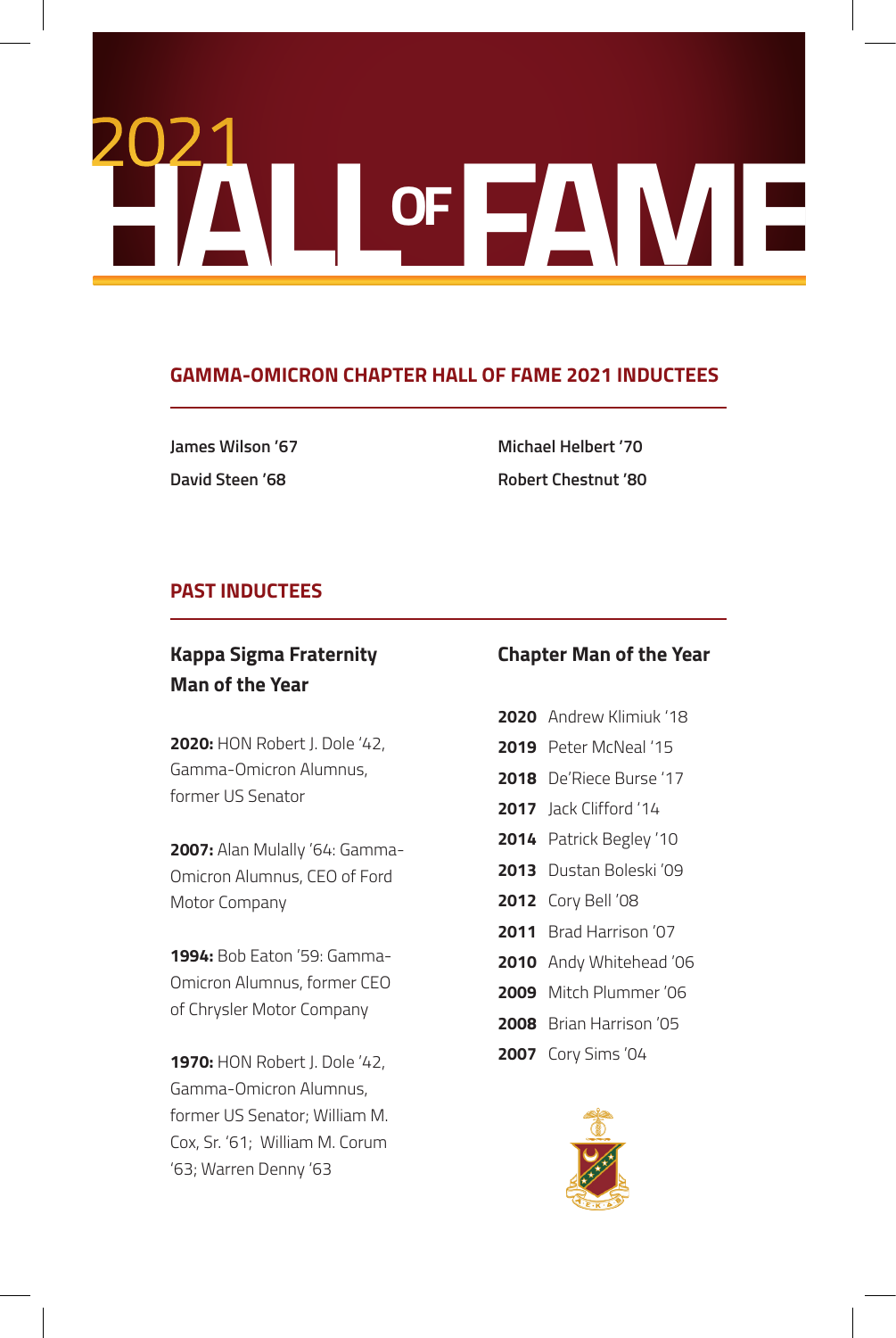### **INDUCTEES**

### **James Wilson '67** HALL OF FAME INDUCTEE



Initiated into Kappa Sigma in 1967, James pursued degrees in civil engineering and business and graduated from the University of Kansas in 1972. He then pursued further education and earned his Master of Science at The Leland Stanford Junior University School of Engineering.

After finishing his educational endeavors, James founded JWS Corporation in 1984

with the intention of selling estimating software systems by becoming a value-added reseller of construction accounting and estimating software in Kansas, Nebraska, Missouri, and Iowa. In 1988, after being approached by Kansas City aggregate producer, JWS wrote a software system that interfaced with their truck weight scale and produced weight tickets and billing invoices.

As an undergraduate, James lived in the chapter house for three years, was active on many committees to elevate the chapter, but never held any official officer titles. James was not the first of his family to join Gamma-Omicron and followed his cousins and uncles in their footsteps. He says "joining the Gamma-Omicron chapter of Kappa Sigma certainly proved to be a life changing event for me. Not only did it allow me to continue our family tradition of support for the fraternity, but it produced my two future business partners. JWS was started by myself and my pledge brother, Scott Kilough. Within a year, we added another partner who was also in our pledge class but never activated. The three of us continued a friendship from our pledge days into a later business partnership that flourished for over 30 years. GO not only gave me some great partners but also a livelihood" As an alumnus, he has made it a point to stay active as an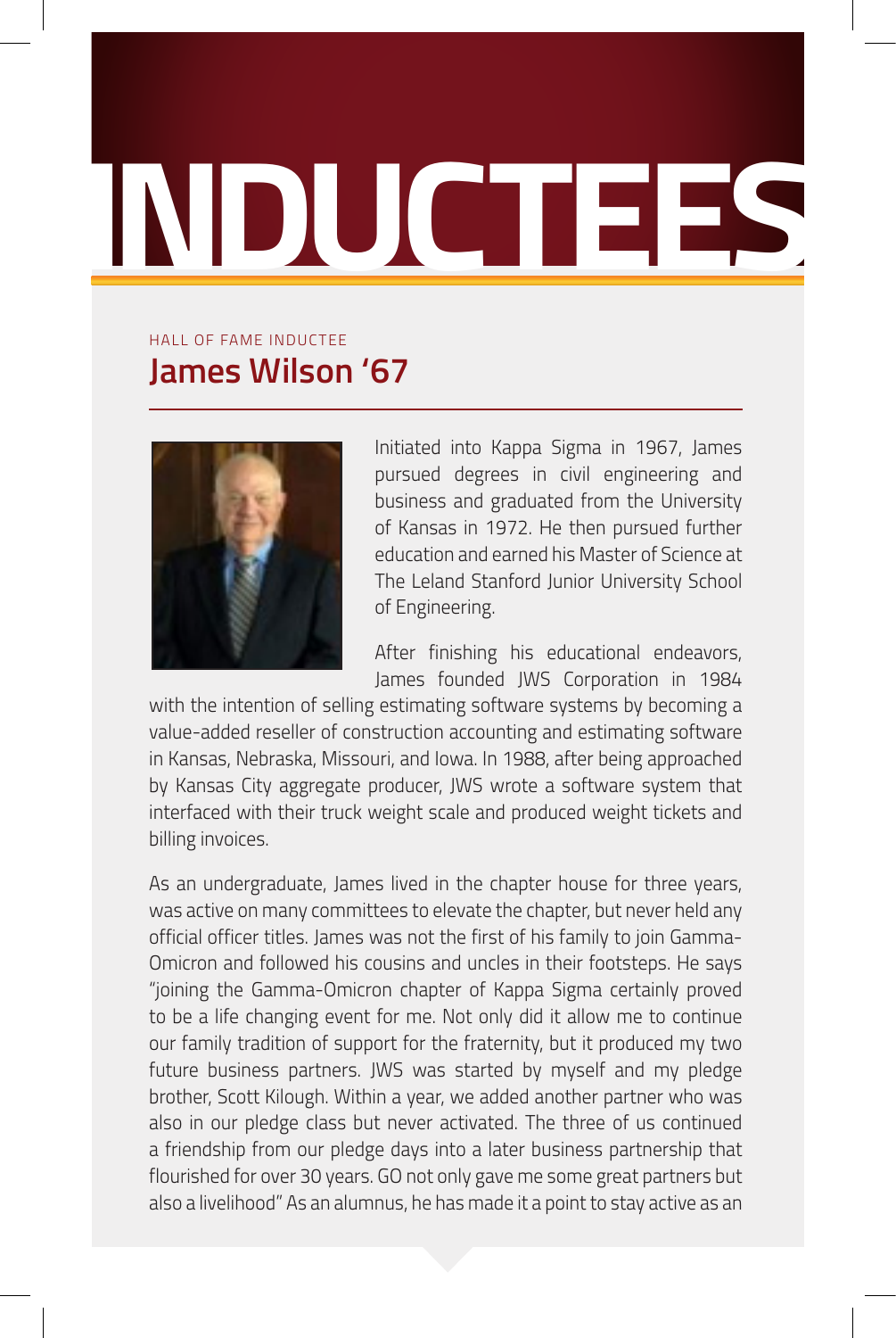alumnus by visiting the house to stay connected with the chapter. Along with his many accomplishments, James is a devoted husband to Elaine (Egan) Wilson and father to his three children, Tobi, James III, and Joshua. He also has five granddaughters and one grandson.

### HALL OF FAME INDUCTEE **David Steen '68**



David Steen was initiated into the Gamma-Omicron chapter of Kappa Sigma in 1968. David was persistently active within the undergraduate chapter serving as the Rush chairman as well as Grand Master. After graduating in 1971 with a Bachelors in Psychology, David remained involved with his chapter, acting as the Gamma-Omicron Corp Board president for eight years and remaining a member today. With

the completion of his degree, Dave began to set foot in management for the medical diagnostics, device, and drug development industries. His dedication and analytical skills allowed him to lead different companies to success, both within the U.S. and internationally.

Along with a long list of commitments, Dave has been married to Nancy Steen for 40 years and is father to their three children, Anthony, Andrea, and Allison. Anthony was also a member of the Gamma-Omicron chapter of Kappa Sigma and graduated in 2000. Since the Gamma-Omicron chapter was such a prominent part of his life, David has stayed involved with the chapter and continues to support his brothers. He says, "I learned to cooperate and be persuasive with a wide range of personalities, which became useful to me almost immediately out of school. I gained a basic understanding of the workings of a business due to being a chapter officer handling or overseeing budgets, expenditures, and organization of varying types of events. I developed close friendships that continue to this day." The relationships he has formed and the knowledge he has gained from his time in the Gamma-Omicron chapter have aided Dave in reaching his success.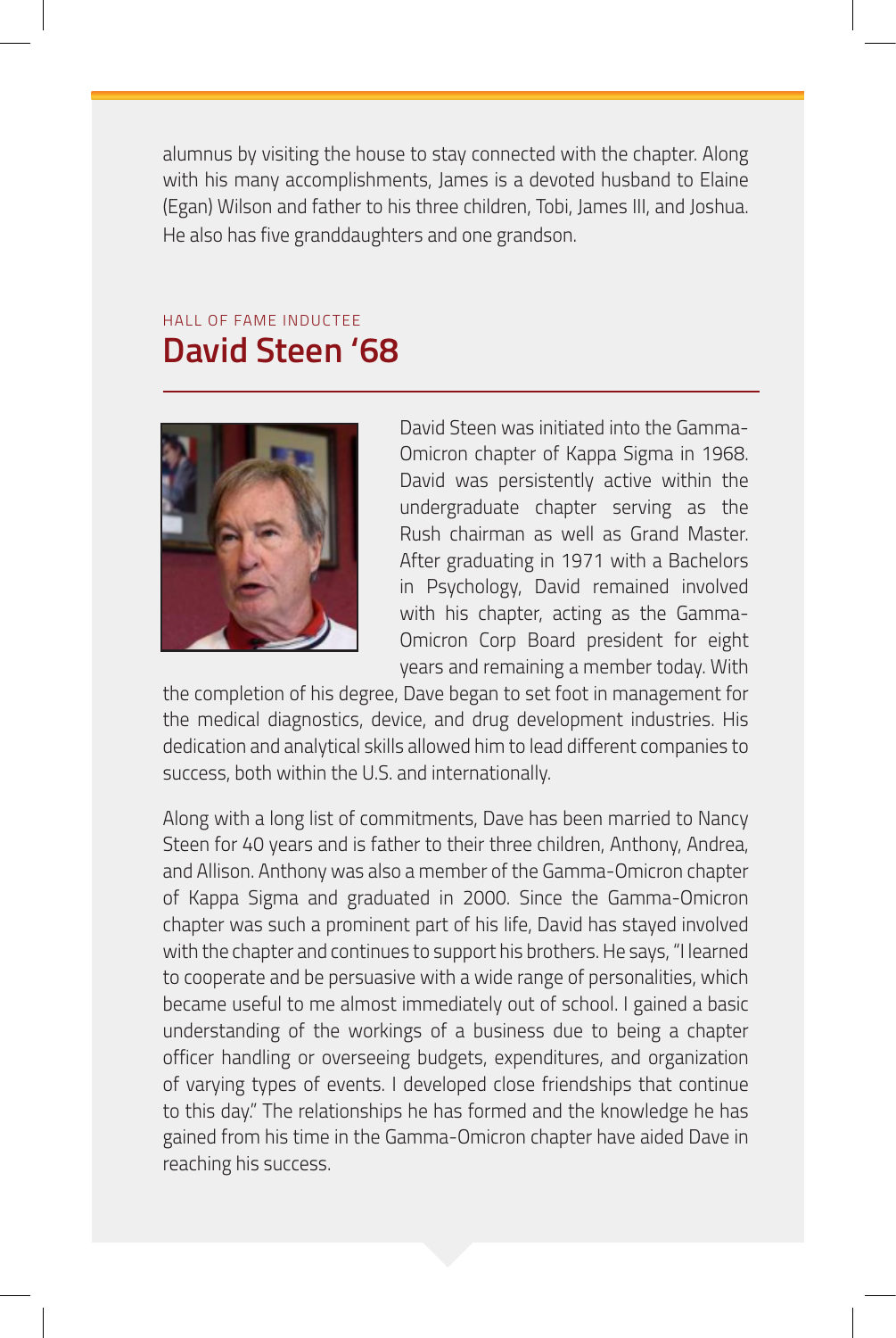### HALL OF FAME INDUCTEE **Michael Helbert '70 Owner at Hellbert & Allemang**



Initiated into the Gamma-Omicron chapter of Kappa Sigma in 1970, Michael Helbert proved to be a natural leader through his fraternity as well as in his studies at the University of Kansas. Graduating in 1972 with a BA degree in Political Science and Government, he chose to continue his education at the University of Kansas School of Law, earning his JD in 1975. During his time at the chapter, Michael served as President for the 1971-1972 year. He

remained involved with his fraternity, acting as the Alumnus Advisor for a short period in 1976.

Michael began practicing law with the firm of Atherton, Hurt and Sanderson in 1975. In 1978, he started his own firm in Emporia, Helbert and Allemang. Michael has demonstrated his excellent leadership abilites and been recognized for this multiple times throughout his career. He currently holds a position on the Board of Governors of Kansas Trial Lawyers Association and has since 1988.

Since the Gamma-Omicron chapter was such an important part of his life, Michael remains involved with his fraternity and continues to support his brothers. He says, "I can truly say that Gamma-Omicron changed my life. When I pledged, I was not sure about where I was going in life or what I wanted. I was lucky enough to have two men, Dave Steen and Tom Robinett, as the actives with whom I shared a room. They taught me to believe in myself and encouraged me to push myself on to greater tasks. I also was able to make lasting friendships with my brothers and I cherish those relationships to this day. My days at Gamma - O were some of the best days of my life and the lessons that I learned there about friendship, hard work, fellowship, loyalty, honesty and the ability to get along with others and respect others has carried me through life."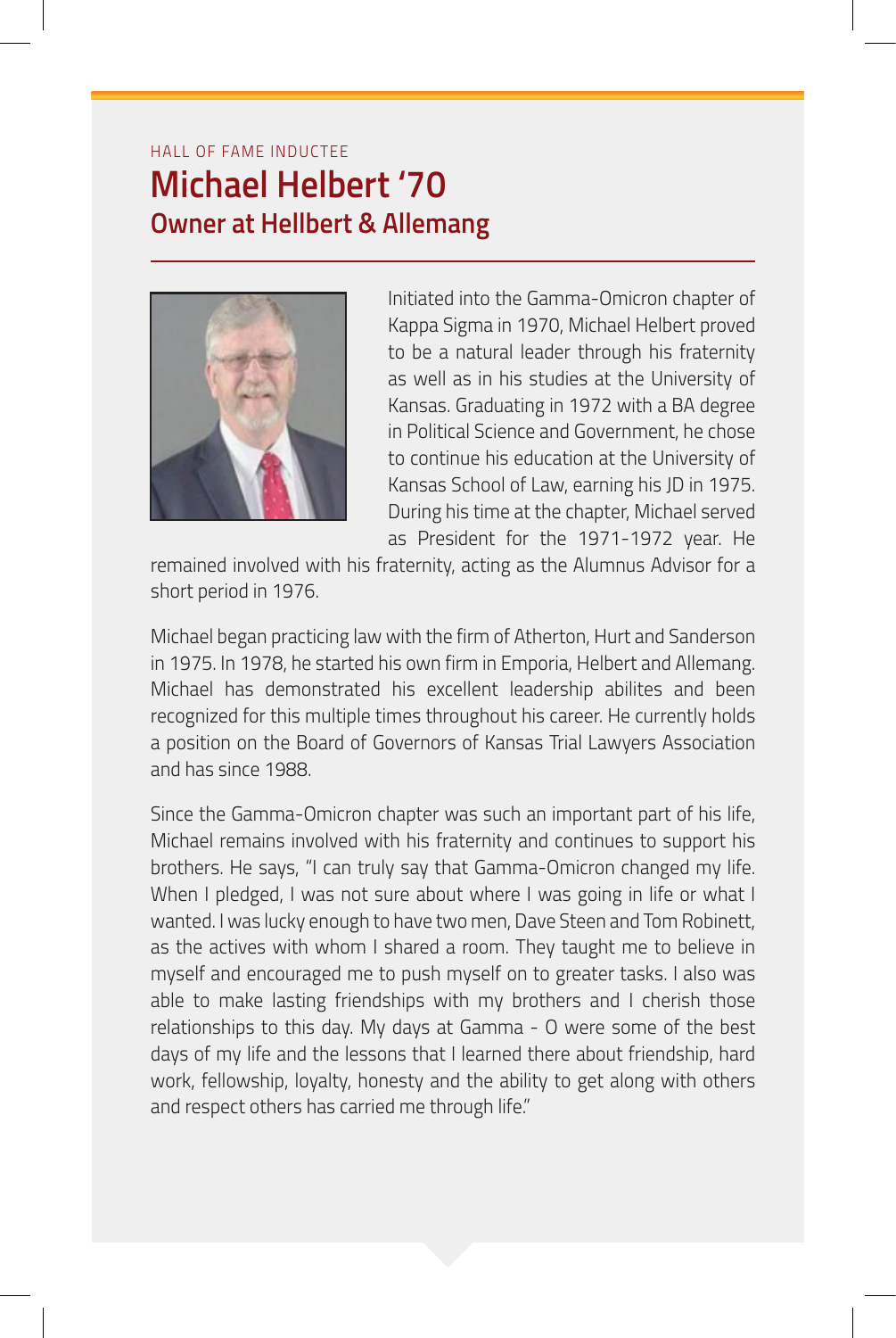### HALL OF FAME INDUCTEE **Robert Chestnut '80**



Rob Chestnut has been a senior financial professional for over 25 years working across a number of industries, including publicly traded billion-dollar organizations, privately held companies, and groups purchased by private equity. Rob earned both his BS in Accounting and MBA from the University of Kansas and has since spent many years as a Controller and a Chief Financial Officer

and financial executive for 35 years in the Kansas City Area in both manufacturing and services sectors. He has held financial leadership positions for public companies, PE-backed private companies and family-owned companies and was named 2017 CFO of the Year by the Kansas City Business Journal. Currently, Rob is the Chief Financial Officer of ProPharma Group.

In addition to his career within industry, Rob served Lawrence, Kansas as City Commissioner and in 2009, served a 2 year term as Mayor. Rob has been on the board of the Pooled Money Investment Board for the State of Kansas and the Board of Trustees for Lawrence Memorial Hospital. Rob and his family also fund Momentum Grants via the Douglas County Community Foundation supporting local nonprofit organizations.

As an undergraduate, Rob participated in many of the intermural football and basketball teams, competing for Gamma-O and remains proud that he and his 1980 pledge class were able to leave a lasting impact on the chapter house, as they were the pledge class to cast the letters in front of the house. As for what Gamma-O means to him, Rob says "My pledge class was made up of a very diverse group of young men. Over 4 years, I was fortunate to learn from them and develop skills that have served me well over the last 40 years. I have so many memories of my time in the house that will be with me for the rest of my life. As a resident of Lawrence, I get a smile of my face every time I drive by the house on Emery Road."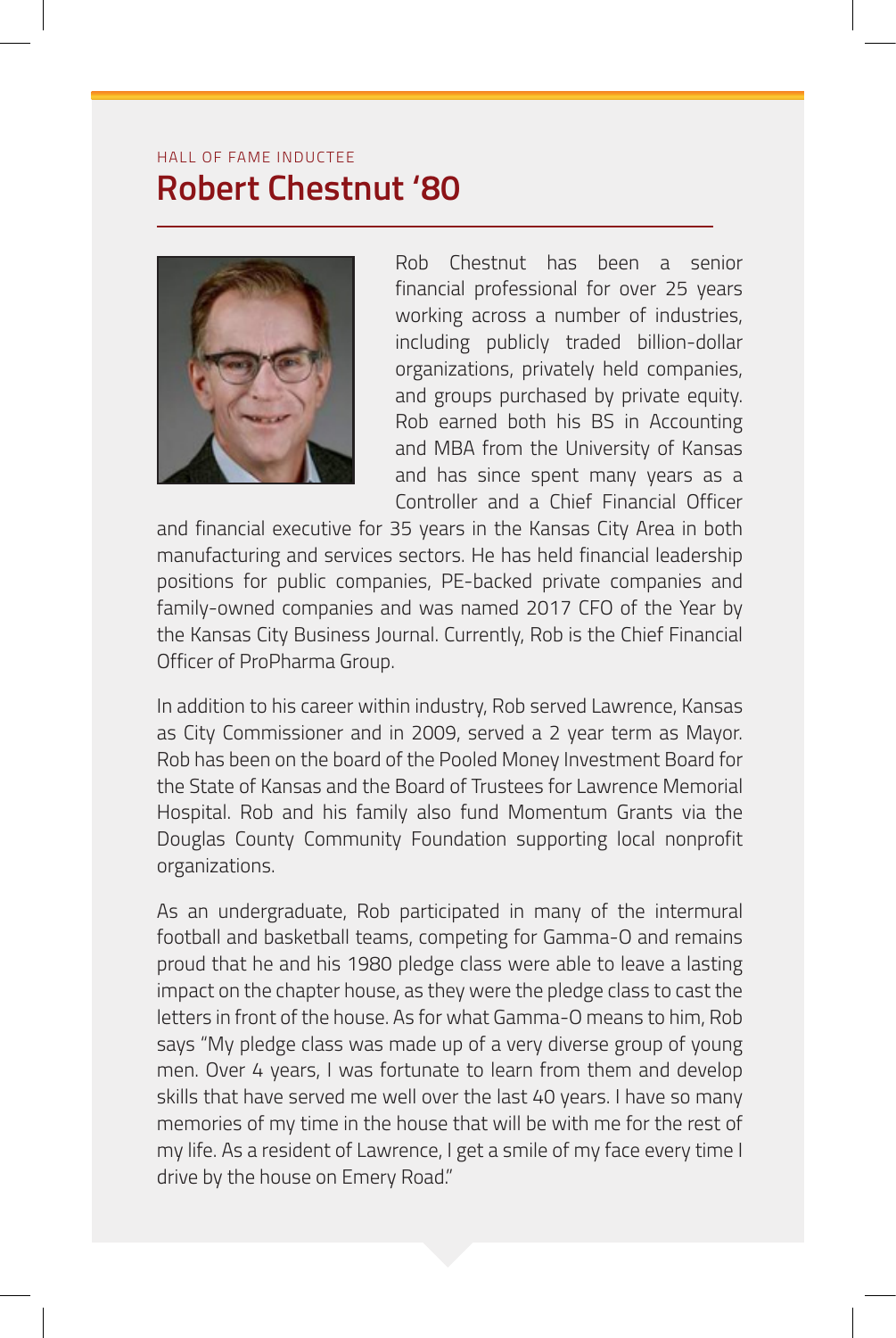

*"The Star and Crescent shall not be worn by every man, but only by him who is worthy to wear it.* 

> *He must be a gentleman... a man of honor and courage... a man of zeal, yet humble... an intelligent man... a man of truth...*

*one who tempers action with wisdom and, above all else, one who walks in the light of God."*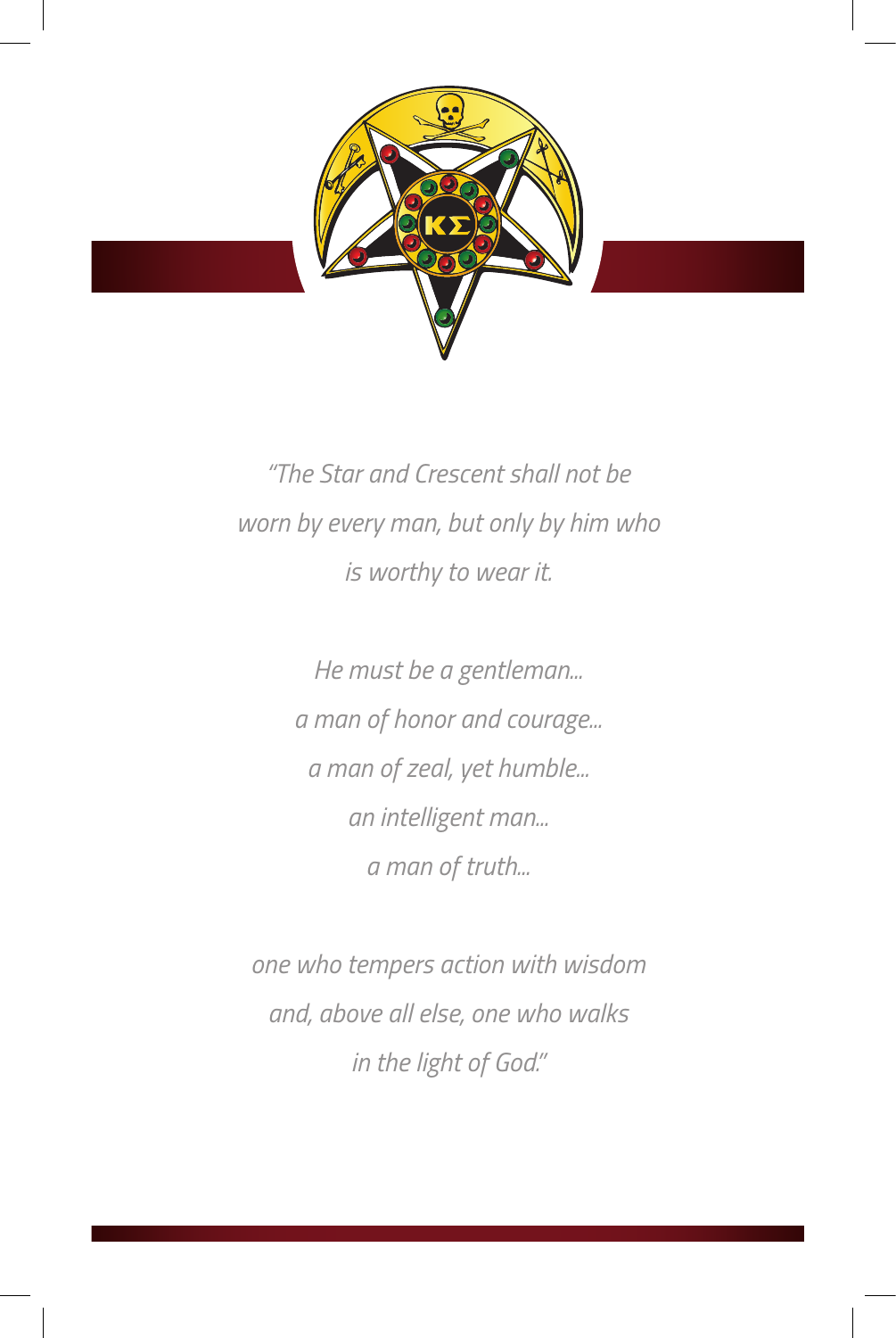# **INDUCTEES** past Gamma-O HOF

### **2018**

### Tom Robinett '69 Paul Wilbur '77 Davis Rooney '79 Jeffrey Bragalone '81 David Van Eekeren '88

### **2016**

Robert Starcher '48 Lt. Colo Max Schooley '60

**2012** Tom Creel '56

**2011** James Wright '57

**2009** William H. Coughlin '66

**2008** Rodney Thompson '62 Jack Bondon '71

### **2007**

Dan Chase '55 Michael D. Wolfe '61 Jim Mackenzie '64

### **2006**

Tom Gee '56 Don Foster '59 Fred Frailey '63

### **2005**

Tony Witt '50 Rick Sarmiento '65 Larry Walter '69 Cliff Rovelto '75

### **2004**

Robert Guthrie '55 Kenneth Payne '55 John Davis '62 Charles Squire '62

### **2003**

Richard Guthrie '59 Roy M. Knapp '59 Bill Textor '59

### **2002**

Walter Cole '50 Richard Mai '50 Cecil Edward Witt '52 Bill McEachen '52 Edgar B. Grass III '77

### **2001 ARMED FORCES MEMORIAL**

Fred C. Campbell '12 Don B. Fullmer '32 Charles F. Pierson '36 John D. Keeling '39 Earl G. Lowe, Jr. '40 William H. McCrum '40 Francis B. Smith , Jr. '41 Herbert S. Finney '42 William H. Fountain '42 John E. Strand '42 John E. Sorem '48 Samuel W. Simpson '57 Larry E. Martin '58 Loyd M. Willson '59 Jack C. Connell '62

### **2000**

Richard Nelson '44 Jay Markley '51 Jerry Palmer '59 Richard Davis '60 David Mackenzie '61

### **1999**

Reed Hoffman '41 Harry Callahan '42 Frank Darden '45 Warren Andreas '49 Noel Rooney '53

### **1998**

Robert Gould '63 David Evans '64

### **1997**

Raymond Calene '20 Thomas Bertelsen '59 Danforth Austin '65

### **1996**

Frank Godding '40 Harry Hutchens '45 Richard McClain '53 Jerald Pullins '61 Alan Mulally '64

### **1995**

Lawrence Ochs '42 Harlan Ochs '47 Kenneth Ochs '49 Donald Ochs '50 Lloyd Hanahan '56

### **1994**

Kenneth Rankin '28 Elis Cave '29 Harry West '29 Rich Lyon '34 John Heisler '41 Roger James '42 Wallace Foster '46 Henry Buck '53 Fred Green '61

### **1993**

Robert Ferris '34 George Godding '39 Paul Bartsch '55

### **1992**

Col. August E. Schanze '18 John F. Redmond '31 James K. Hitt '32 C. H. Cowell '34 Albert G. Speath '34 Fred I. Murfin '38 Louis L. Ward '38 William R. Murfin '39 Robert J. Dole '42 J.R. Smith '52 Robert J. Eaton '59

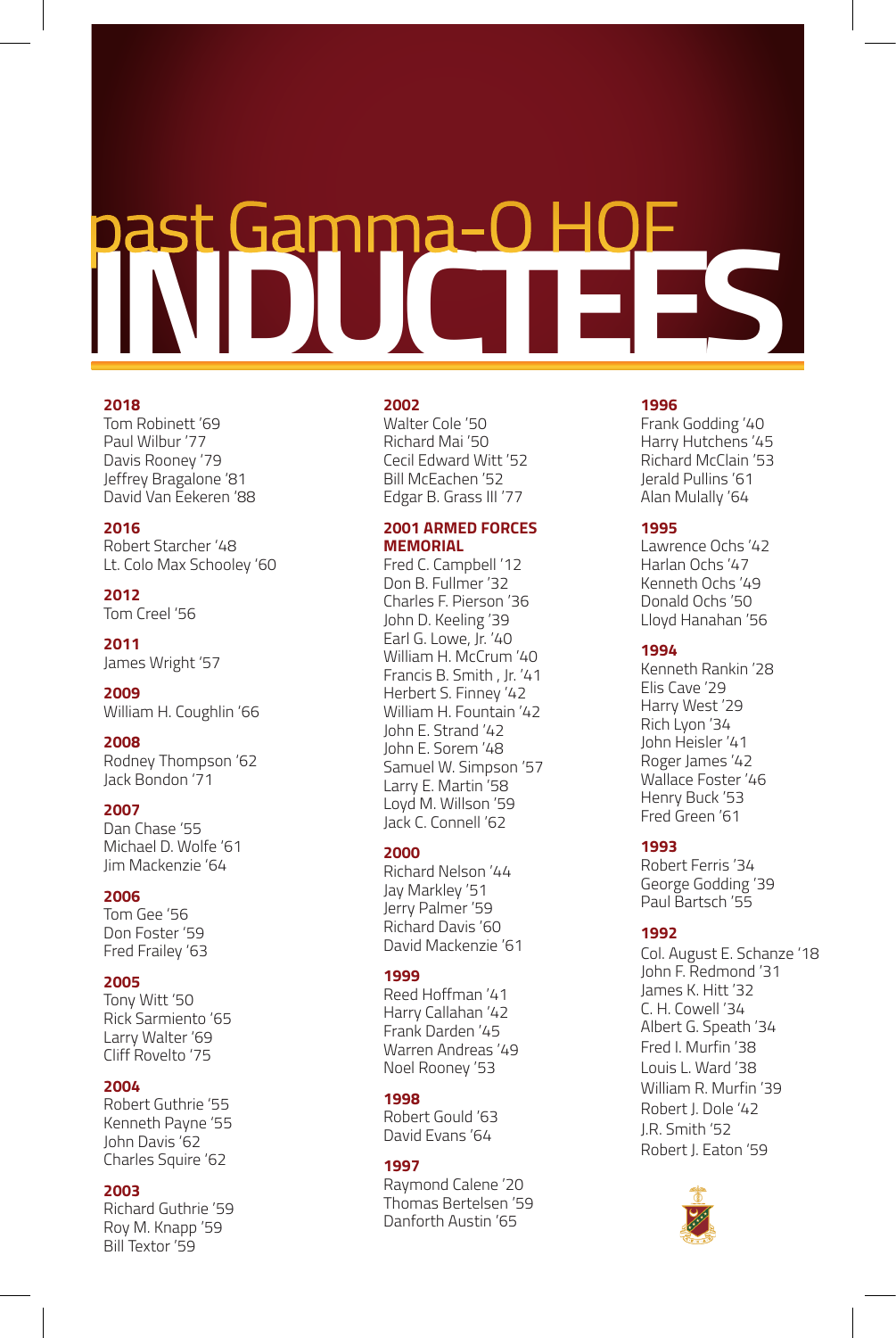## **INDUCTEES**

### **Housing Corporation Board:**

Nick Lombardi '02, *President* Robert Lutz '05, *Secretary* Todd Witt '07, *Treasurer* David Steen '68 Tom Robinett '69 Bob Robinett '70 Dave Gast '79 Robert Hagg '98 Ted Pugh '00 Billy Brandtonies '02 Brian Harrison '05 Daniel Heady '07

### **Educational Foundation Board:**

John Davis '62 Ed Grass '77 John Hanahan '87

### **Current Executive Committee:**

GM – Mason Barrett '19 GP – Frank Russell '19 GMC – Dylan Vanatta '19 GS – John Biehler '19 GT – John Long '20



### **Alumni Committee:**

Advisor: Cory Sims '04 Justin Hughes '05 Andy Whitehead 06 Derek Hoefer '06 Cory Bell '08 Tyler Setter '08